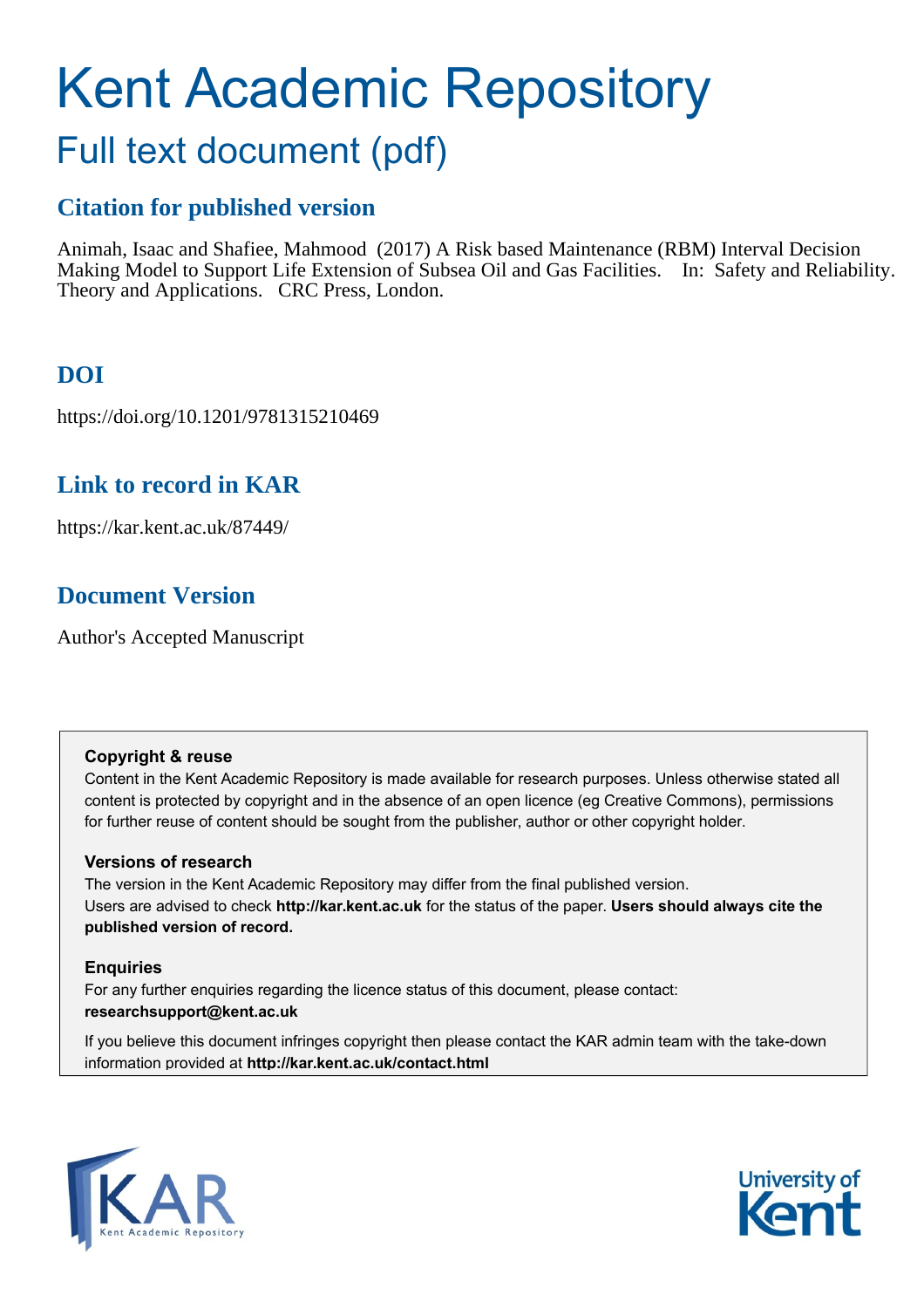## A risk based maintenance (RBM) interval decision making model to support life extension of subsea oil and gas facilities

#### I. Animah, M. Shafiee

*Cranfield University, College Road, Bedfordshire MK43 0AL, United Kingdom*

ABSTRACT: A substantial number of production facilities in the subsea oil and gas industry are approaching their anticipated service life and thus, require to undergo a life extension program. In effect, the volume of maintenance activities to be undertaken on facilities in the subsea fields is growing rapidly. The current inspection and maintenance decision-making approaches to support life extension of subsea oil and gas facilities are mainly based on subjective experience and judgement of inspectors and engineers which may be inconsistent, inaccurate and unreliable. Therefore, it is of great interest for asset managers to propose sound approaches for maintenance of subsea facilities operating beyond their original design life. In this study, a quantitative riskbased maintenance (RBM) interval decision-making model is presented to minimize cost as well as the overall risk associated with life extension. The model provides an effective tool for maintenance planning of subsea equipment during the extended phase of operation by considering the probability of failure and the consequences associated with failures of the equipment. The likelihood of failure is modelled using Weibull distribution due to its inherent flexibility, and the failure parameters are determined using physical equipment data by means of maximum likelihood estimation (MLE) method. On the other hand, the economic consequences of failure is calculated by considering asset loss, production loss, human health loss and maintenance cost. The proposed framework is applied to a case study involving a subsea flowline and the results are discussed and evaluated.

#### 1 INTRODUCTION

The international oil and gas industry has witnessed considerable growth and technological innovations over the last decade. Nonetheless, a significant number of facilities in the subsea fields are approaching the end of their original design life. As the production from these fields is still economically viable, subsea suppliers have received a great number of requests from operators to assess the possibility of extending the service life of old facilities. Figure 1 represents the number of subsea wells operating in the world (blue number) along with their average age in years (red number). As shown, a total of 4672 subsea wells were operating in shallow waters amongst which, over 360 wells operated beyond their original design life.

The failure of subsea facilities can breakdown or reduce production during life extension phase of operation. This proves to be financially harmful to the operators. Furthermore, failure of subsea facilities

may cause loss of containment, resulting in safety and environmental consequences. This would lead to possible implications on the company's finances and reputation.



**Figure 1.** Number of producing subsea wells operating in shallow water of 70m and their averages age (Tveit *et al.*, 2014).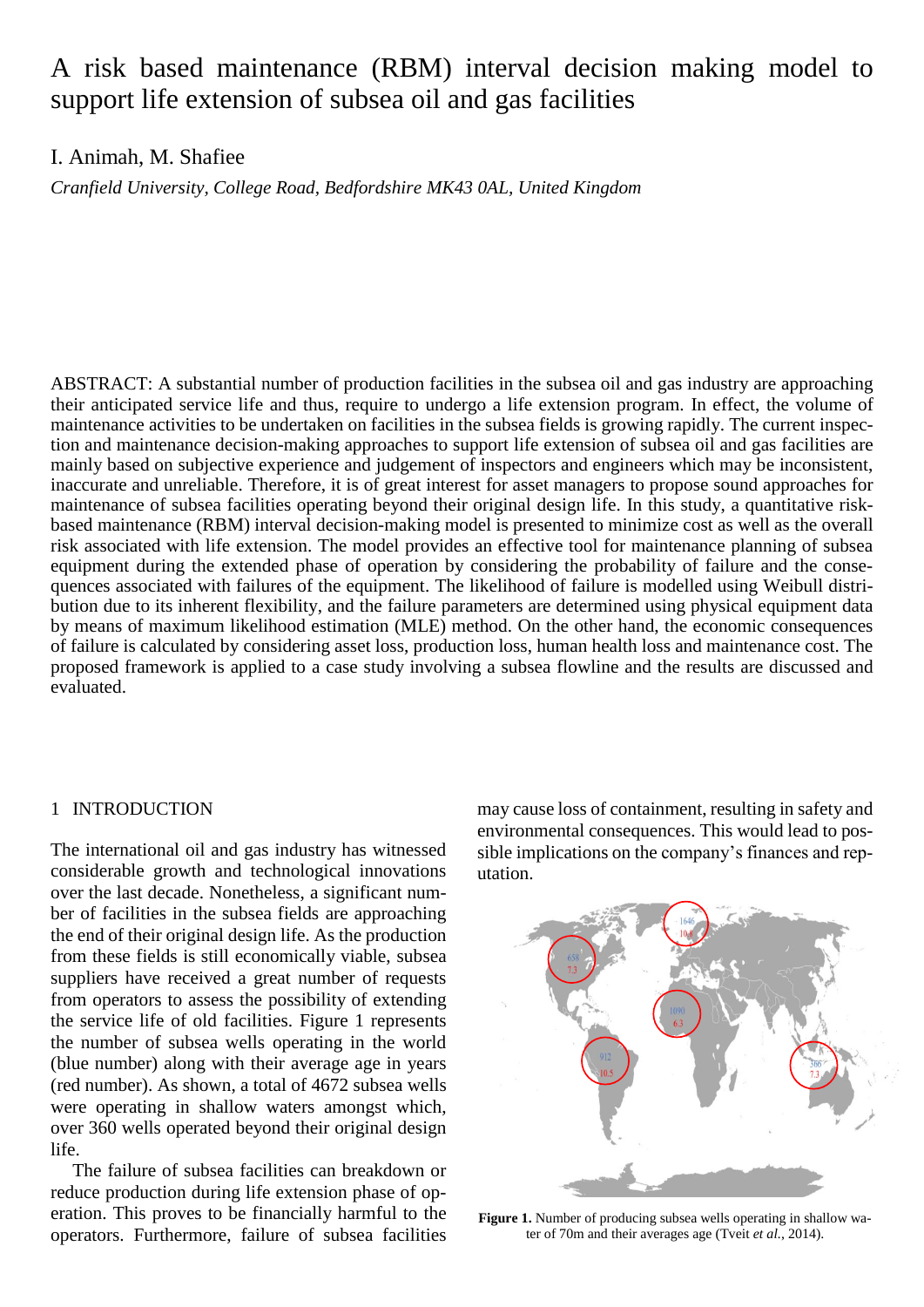According to Strutt and Baker (2010), the cost of failure for a subsea facility is significant and will have adverse effects on the company's financial projections. To avoid expensive repair or replacement of facilities, there will be a need to develop an optimal maintenance strategy during the life extension period of operation without significantly increasing operational cost. The traditional inspection and maintenance decision-making approaches to support subsea equipment during the life extension phase of operation are based on subjective principles, accumulated operational experience and expert appraisal by inspectors and engineers, which often result in a little added value. Moreover, Tang *et al.* (2015) suggested that the equipment operating in offshore oil and gas industry are different from the equipment in other industries in terms of failure modes, failure distribution, maintenance cost, risk, reliability and safety requirements due to the extremely harsh operational and environmental conditions. Therefore, maintenance decision making models in other industries cannot overcome the maintenance challenges associated with subsea facilities, especially during the life extension period of operation.

Risk Based Maintenance (RBM) decision-making is gradually becoming an interesting and profitable alternative to traditional maintenance decision-making approaches. This technique has been widely applied in the offshore oil and gas industry. However, applications can also be found in power generation, transportation, petrochemical, chemical processing, mining, healthcare and other industries. During a vast literature survey on RBM methodologies and its application, Dey (2001) and Dey (2004) presented a cost-effective risk-based inspection and maintenance decision support system (DSS) for onshore pipelines. Fujiyama *et al.* (2004) developed RBIM methodology for inspection and maintenance of steam turbine plant. Khan *et al.* (2004) proposed an RBM methodology for inspection and maintenance planning based on aggregative risk analysis and multi-attribute decision-making (MADM). The proposed approach was applied to four case studies involving molecular sieve tank, hydroterater, autoclave and methanol storage drum. Krishnasamy *et al.* (2005) proposed an RBM methodology for selection of critical components, evaluation of risks and planning of maintenance and inspection tasks. The proposed methodology is illustrated through a power-generating unit in the Holyrood thermal power generation plant. Liu *et al.* (2011) adopted an RBM technology for petrochemical industry to support maintenance decision making of power station boiler super heater. Tan *et al.* (2011) utilized RBM methodology to evaluate and select suitable maintenance strategy for Fuijian oil refinery ISO-MAX plant. Khan *et al.* (2012) described the basic steps involved in RBIM philosophy and applied it to a case study involving a power generating unit. Wang *et al.* (2012) developed an RBM strategy based on the failure mode and effects analysis (FMEA) to support continuous operation of catalytic reforming plant. Hameed and Khan (2014) proposed a risk-based shutdown inspection and maintenance interval modelling approach for chilling/liquefaction processing plants. The study determined the optimal maintenance interval based on an "as low as reasonably practicable (ALARP)" criterion.

Despite numerous scientific works being published on RBM methodology, there has been a limited effort to use this approach for optimization of maintenance intervals for subsea facilities. The failure of these facilities leads to higher operating cost, resulting in significant production loss and reduction in stakeholders' investment returns. Hence, a quantitative RBM interval decision-making methodology is proposed in this study which enables the stakeholders to determine the optimal maintenance interval for subsea facilities during life extension period of operation by considering the risk level. This approach is a cost-effective tool to minimize the overall financial risk associated with subsea facilities' failure, while complying with availability and safety requirements during the life extension phase of operation.

The rest of the paper is organized as follow. Section 2 proposes a new analytical framework for determining maintenance interval. A case study to test and validate the proposed framework is presented in Section 3 and the results are subsequently discussed in Section 4. Finally, the conclusions and future work directions are presented in Section 5.

#### 2 THE PROPOSED FRAMEWORK

In this Section, a framework is proposed to integrate reliability analysis with safety, cost of maintenance and economic consequences of failure during life extension phase of operation for subsea facilities. The framework proposed to help determine optimal maintenance interval for subsea facilities during life extension phase of operation is shown in Figure 2.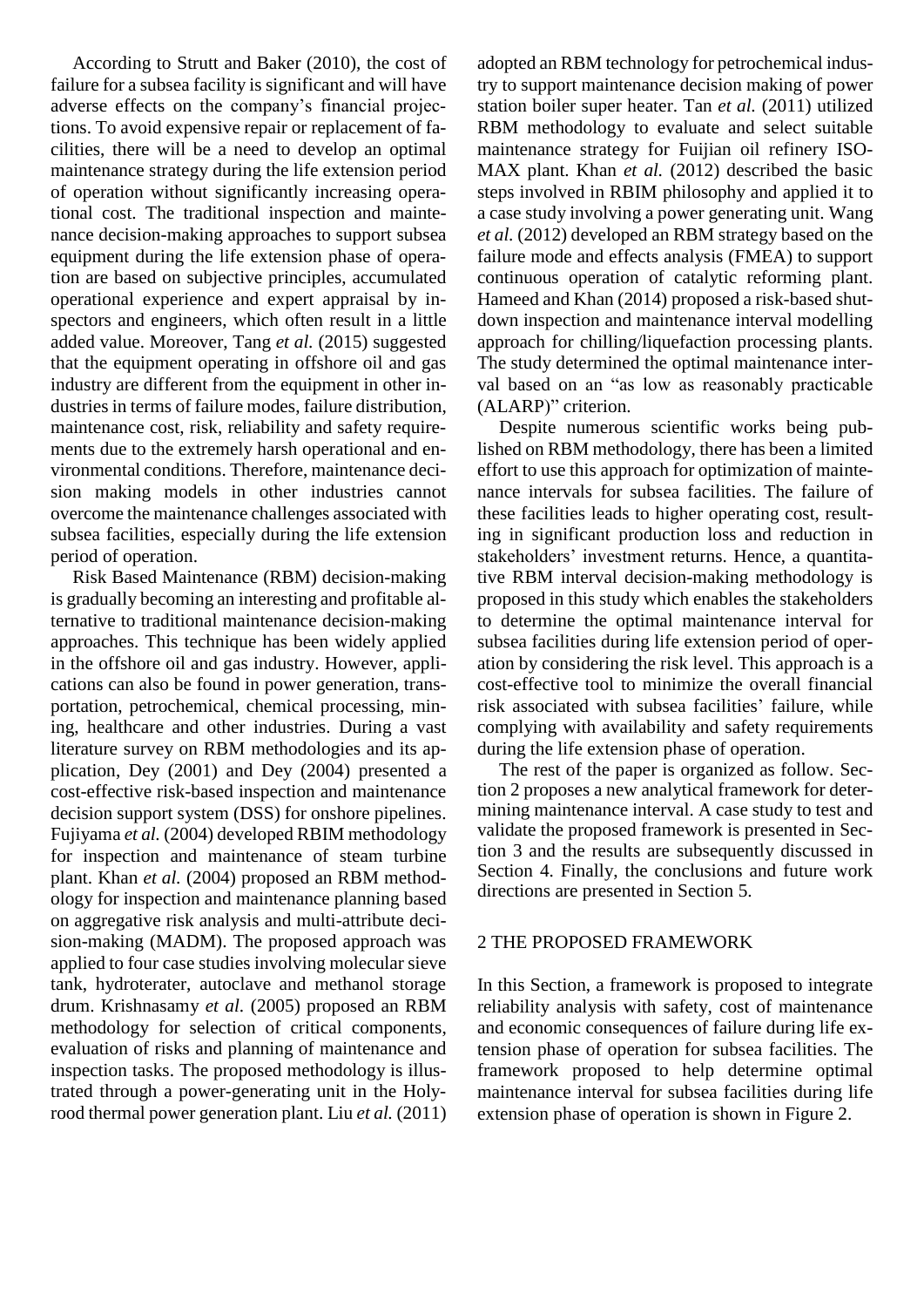

Figure 2. The framework for risk-based maintenance planning.

An essential aspect in the development of the above proposed framework was the strong collaboration among experienced researchers and industrial experts in undertaking life extension projects. These experts were selected from amongst regulators, safety technicians, subsea facility managers, and oil and gas consultants in the countries of Norway, UK and Gabon. The interactions with industrial experts aided in determining the current challenges of the offshore oil and gas industry concerning life extension of subsea facilities. The mode of interaction involved a face-toface semi-structured interview and an on-line survey. The key tasks of the proposed framework are discussed in the next sub-sections.

A majority of subsea facilities are complex mechanical systems, which means that focusing on the entire system for life extension will be complicated and time-consuming. Thus, decomposition of the system into manageable units would enable asset managers to focus on critical components of the system whose failure may cause the whole system to shut down. Rausand and Hoyland (2004) suggested that breaking down a whole system into manageable units help decision makers to focus on subsystem and components. The failure of these systems may significantly impact overall system availability, resulting in economic loss and marginal safety and environmental concerns.

*2.1 Breakdown of system into components*

*2.2 Data collection*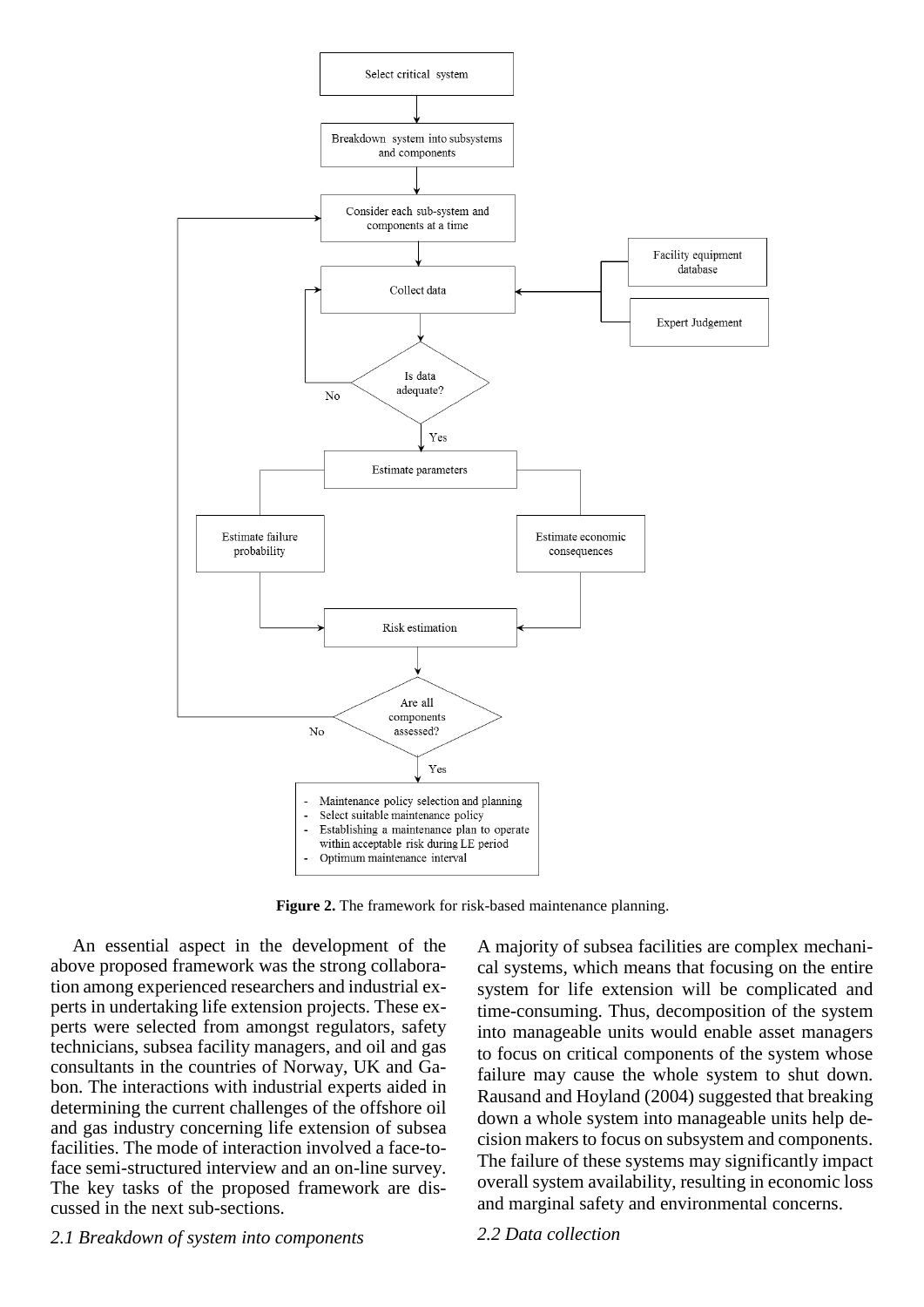Quantitative safety, reliability and maintenance analysis of critical assets requires good quality and adequate failure data (Rausand and Øien, 1996). To determine the failure probability and perform consequence assessment, good quality data and specific engineering/scientific knowledge of the subsea facility considered for life extension is required. Failure data are obtained from laboratory testing, accelerated life testing (ALT), sensor information from monitoring systems, expert knowledge, component physical data and data handbooks such as OREDA, MIL-HDBK-189 and MIL-HDBK-217F. Additionally, design records, asset population density, age, product type, operating records (pressure and temperature) and cost information are examples of data required for subsea facilities life extension analysis.

#### *2.3 Estimation of parameters*

The calculation of failure probability of a subsea facility entails estimation of failure parameters. Failure parameters can be estimated using monitoring data, test data, and from operating experience of plant workers(Hameed and Khan, 2014). Depending on the available data, Monte Carlo simulation, maximum likelihood estimation (MLE) method or Bayesian reliability estimation method can be employed to estimate failure parameters. However, in the absence of good quality data, failure parameters can be obtained using expert judgement. Noortwijk *et al.* (1992) proposed a comprehensive approach of using an experts' judgement to obtain lifetime distribution for maintenance optimization.

In this study MLE method is used and the likelihood function is obtained from the expression in Eq. (1) (Balakrishnan and Kateri, 2008)

$$
f(t) = \frac{\beta}{\eta^{\beta}} t^{\beta - 1} e^{-(t/\eta)^{\beta}}; \ t > 0, \beta, \eta > 0.
$$
 (1)

The above distribution is commonly used in the field of risk and reliability engineering because of its simplicity. It can also easily mimic the shape of other distribution models.

#### *2.4 Estimate failure probability*

The failure of a system is defined as the inability of the system to perform its required function as per operating procedure in a defined environment. Rausand and Øien (1996) and Ebeling (1997) suggested that failure of a system is a fundamental concept of systems reliability. Systems reliability refers to the ability of a system to successfully perform its intended function in the given time. Therefore, the probability of failure of a system can be expressed using the reliability function below:

$$
R(t) + F(t) = 1,\t\t(2)
$$

$$
F(t) = 1 - R(t). \tag{3}
$$

According to Vaidya and Rausand (2011), the failure distribution for subsea equipment can be modelled as Gumbel, Weibull, log normal, inverse Gaussian and Birnbaum–Saunders distributions. However, Ghosh and Roy (2009) indicated that the Weibull distribution is more appropriate for failure analysis because it is a generalized failure distribution model. It can also easily mimic the behaviour of other failure distributions due to its inherent flexibility. For example, the parameter *β*<1 shows a decreasing failure rate and corresponds to the early life of the equipment. Whereas, the parameter  $\beta=1$  shows that the equipment fails from random failure and *β*>1 shows an increasing failure rate with time. Also, compared to other distributions, Weibull distribution has the advantage of performing accurate failure analysis at the wear out stage of an asset life-cycle with a limited amount of data.

The reliability function for equipment following Weibull distribution is expressed in Ebeling (1997) as:

$$
R(t) = \exp\left[-\left(\frac{t}{\eta}\right)^{\beta}\right],
$$
\n(4)

$$
\lambda(t) = \left(\frac{\beta}{\eta}\right)\left(\frac{t}{\eta}\right)^{\beta-1},\tag{5}
$$

where  $R(t)$  represents the reliability of the system undergoing life extension and  $\beta$  and  $\eta$  are the shape and scale parameters.

#### 2.4.1 System configuration

Numerous subsea equipment are made of complex configurations because of their intended function. Hence, to determine the appropriate reliability and availability, the estimating probability of failure of these facilities for life extension decision-making must consider the system's design and configuration. The system configurations are series, parallel or a combination of series/parallel.

#### 2.4.1.1 Series systems configuration

The reliability of a series system configuration is expressed by Eq. (6).

$$
F_s(t) = 1 - \prod_{i=1}^n R_i(t) , \qquad (6)
$$

where *n* represents the number of components in the series system.

#### 2.4.1.2 Parallel systems configuration

The reliability of a parallel system configuration is expressed by Eq. (7).

$$
F_p(t) = \left[1 - \prod_{k=1}^{m} (1 - R_k(t))\right],
$$
\n(7)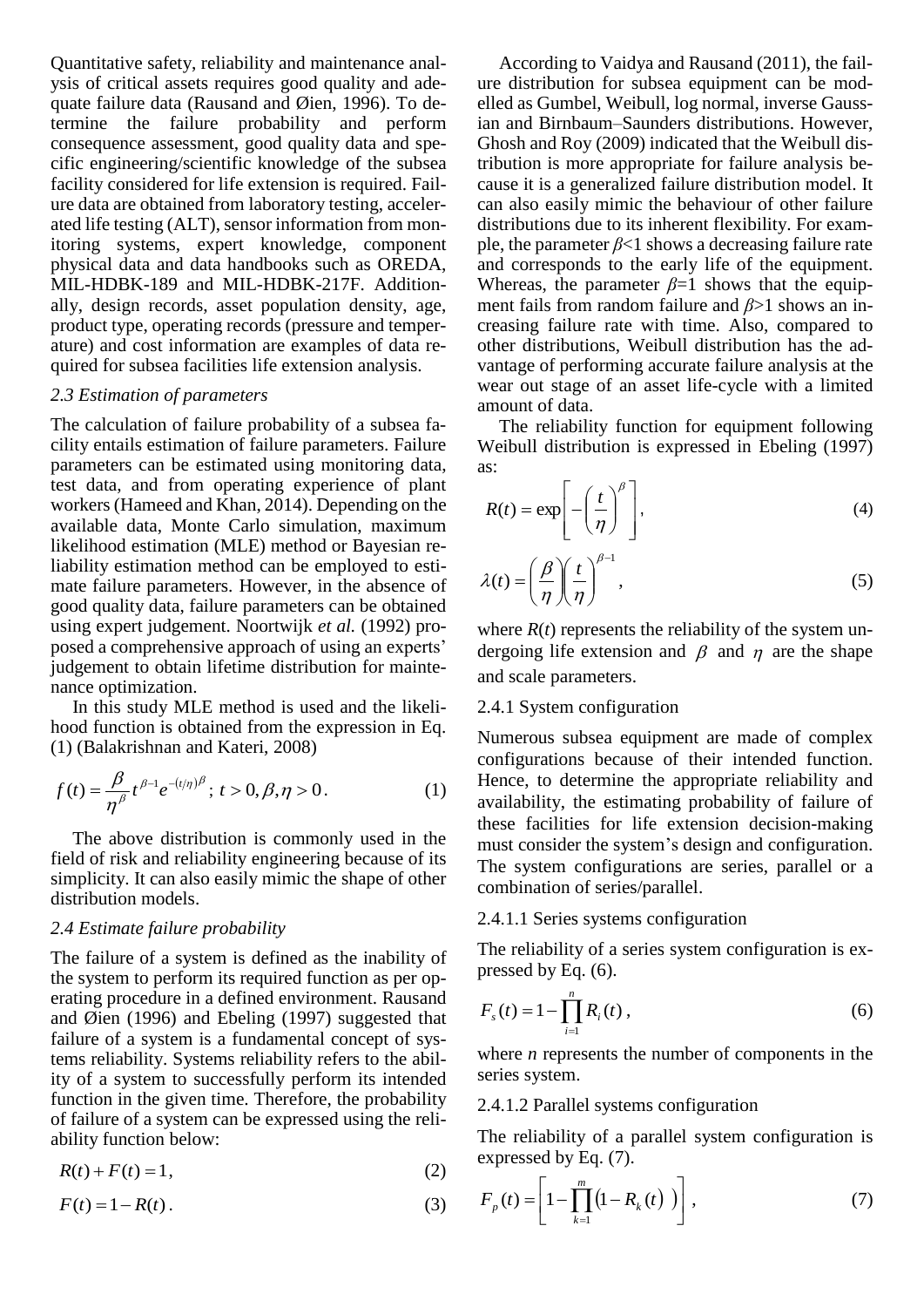where *m* represents the number of components in the parallel system.

#### 2.4.1.3 Series/parallel configuration

For the series/parallel system configurations, the failure probability is expressed in Eq. (8).

$$
F_{sp}(t) = \left[ 1 - \left[ \prod_{i=1}^{n} R_i(t) \times \left[ 1 - \prod_{k=1}^{m} \left( 1 - R_k(t) \right) \right] \right], (8)
$$

#### *2.5 Economic failure consequences*

Shafiee and Ayudiani (2015) categorized the economic consequences of failure in the energy industry into cost of failure, cost of inspection and cost of replacement. In this study, we adopt the same categorization for estimating economic consequences of the failure of subsea facilities during life extension phase of operation. Each of these is briefly explained below.

#### 2.5.1 Cost of failure

The failure of any subsea facility requires immediate corrective action. This is because the failure of subsea equipment such as Christmas trees, manifold templates, flowlines and risers results in hydrocarbon release, which leads to a heavy fine from regulators and loss of reputation. The failure consequences of these facilities are not only limited to environmental damage but also lead to production loss, damage to nearby assets as well as health and safety issues. Therefore, the purpose of this stage of the framework is to quantify the potential consequences of failure to optimize maintenance interval. Subsequently, it also reduce the risk associated with life extension phase of operation of subsea facilities in the offshore oil and gas industry. The cost of failure is calculated in monetary terms considering asset damage loss cost (ADLC), human health loss cost (HHLC), production loss cost (PLC) and environmental damage loss cost (EDLC). Refer to Shafiee *et al.* (2016) for details on the estimation of these cost parameters readers.

#### 2.5.2 Cost of inspection

The cost of inspection includes inspection cost and cost of technical support provided during inspection.

#### 2.5.3 Cost of replacement

The replacement of subsea facilities due to failure requires preparation, logistical mobilisation and technical expertise. Hence, subsea replacement cost includes the cost of preparation (e.g. washing and purging), the cost of logistical mobilization (e.g. cost of spare parts, consumables, hiring of vessels for crew transport, etc.), the cost of technical expertise (e.g. cost of hiring experts for data analysis and maintenance planning) and cost of replacement. Thus, the total economic consequence of failure for the subsea facility is expressed as:

$$
ECF = \sum_{i=1}^{n} CF + COI + CR, \qquad (9)
$$

where CF, COI and CR represent, respectively, cost of failure, cost of inspection, and cost of replacement and *n* is the number of subsea equipment considered for life extension.

#### *2.6 Risk estimation*

API 581 (2000) and API 580 (2002) defined risk as product of probability failure and failure loss. Then, the cost of risk  $C_R$  is expressed risk as:

$$
C_R = \int_0^T ECF(t)f(t)dt,
$$
\n(10)

where  $C_R$  is considered as a function of time because in subsea operations, the cost of failure could depend on seasonal effects and time of day.

One uncompromising requirements for life extension decision making in the offshore oil and gas industry is to operate within an acceptable risk based on ALARP criterion. However, in practice the value of acceptable risk using the ALARP criterion is based on assumption of operators and regulators (Hameed and Khan, 2014), which in most cases does not help asset managers to determine the optimal maintenance interval for their assets. Therefore, applying the same criteria to determine the maintenance interval for subsea facilities during life extension phase of operation, where degradation increases with time will be very conservative. da Cunha (2016) suggested that more resources spent on preventive maintenance (PM) and inspection will result in less total failure cost in the long term. Therefore, to determine the optimum maintenance interval for subsea facility during life extension phase of operation taking into account risk level and PM is illustrated in Figure 3.



**Figure 3.** Risk cost vs PM cost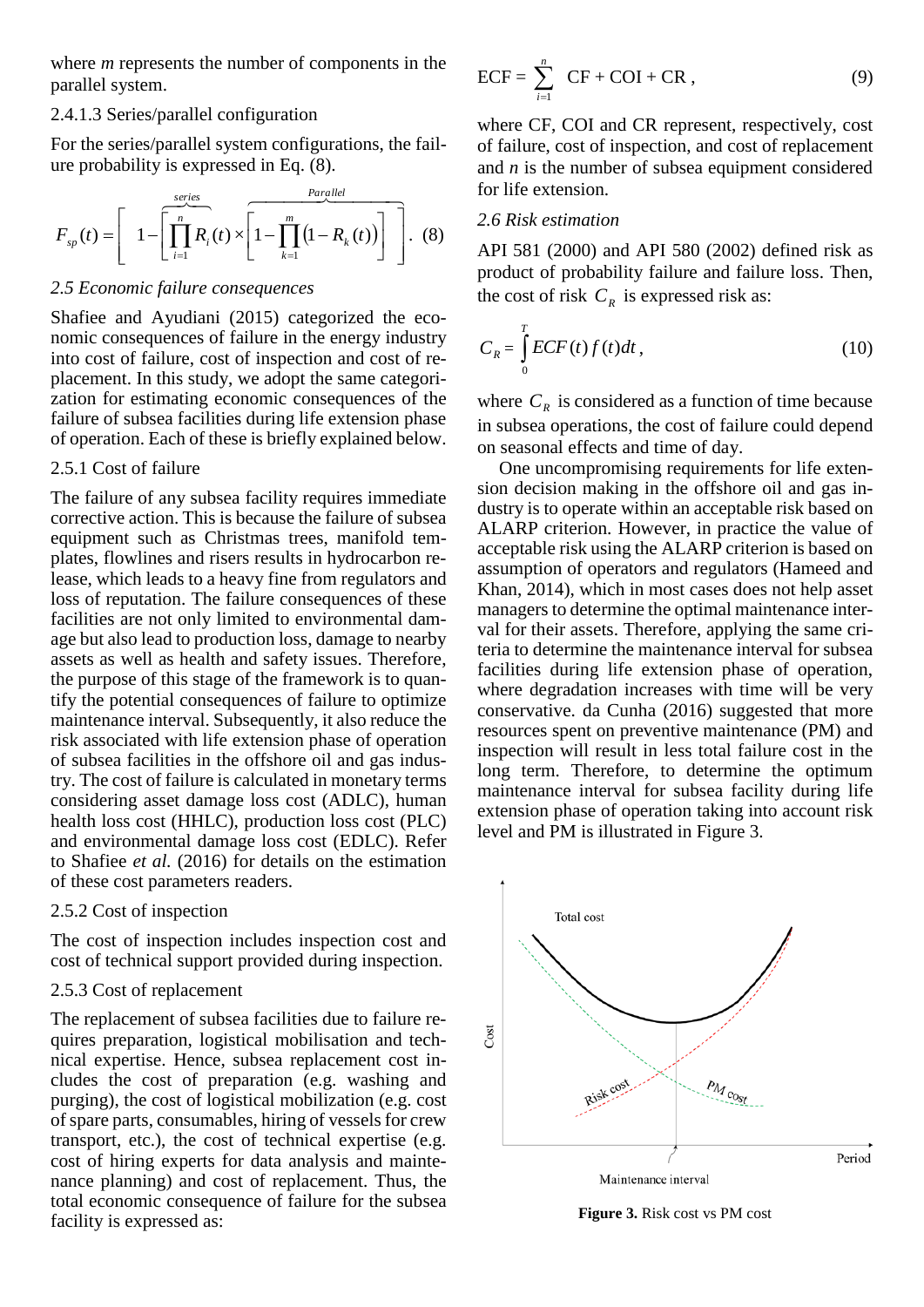#### *2.7 Maintenance interval optimization model*

As mentioned above, PM can lead to zero losses during life extension phase of operation. In this study, the procedure for optimum maintenance interval is presented as total maintenance cost optimization considering the risk cost. In context to Figure 4, when the age of the component lies between (0, *T*), if a failure occurs, the failed component is replaced completely. However, the cost incurred is not the cost associated with replacement of failed component but the cost due to failure consequences. This is discussed in Section 2.5.



**Figure 4.** Determination of optimum maintenance interval

When the age of component reaches point *T* preventive replacement is implemented. Thus the total maintenance cost  $C(T)$ , which is the objective function is expressed as:

$$
C(T) = C_R + C_{PM} \tag{11}
$$

Referring to the cost function in Eq. (11), to operate at time *t*, we obtain a relative cost per unit time.

$$
C(T) = \frac{C_R + C_{PM}}{T},\tag{12}
$$

where  $C_R > C_{PM}$ . Thus, Eq. (12) is written as:

$$
C(T) = \frac{\int_{0}^{T} ECF(t)f(t)dt + C_{PM}\int_{T}^{\infty} f(t)dt}{T}.
$$
 (13)

We assumed that at time zero,  $ECT = ECT_0 \times e^{\lambda t}$ . Hence, the optimum value is obtained by minimizing the objective function  $C(T)$ , i.e.,

$$
\frac{dC(T)}{dT}\Big|_{T=T^*} = 0.
$$
\n(14)

Eq. (13) is generalized for several maintenance intervals from the last maintenance intervention to the end of life service. Although, for the case study, we modelled the total maintenance cost as a special case. Then,

$$
C(T) = \frac{ECF\left[1 - R(T)\right] + C_{PM}\left[R(T)\right]}{T}.\tag{15}
$$

#### 3. APPLICATION TO SUBSEA FLOWLINES

In this section, the proposed methodology is applied to determine maintenance interval for an existing subsea flowline (see Figure 5). This asset has operated beyond the original design life, which was 30 years. The flowline considered in this study carries crude oil. It is a 16" diameter  $\times$  12.5km, running from an existing subsea manifold to an FPSO, for processing and onward lifting by shuttle tankers. The existing reservoir is depleted and the company must decide the future use of the flowline. However, the operator has a new well, which could be economically explored if the existing flowline is fit for the purpose. The new well would tie a new subsea cooling spool back to the 30-year old flowline of the existing manifold. The new well has High Pressure High Temperature (HPHT) characteristic with higher  $CO<sub>2</sub>$  content compared to the existing well. This indicates that the existing flowline will be susceptible to sweet corrosion if the service life is extended. The function of the cooling spool is to reduce the temperature of the well product before entering the existing flowline. The integrity of the flowline was declared fit for extended operations after inspecting with an intelligent pig. However, operators must demonstrate that the existing pipeline can be maintained at intervals, because of operational characteristics of the new reservoir. This needs to be within acceptable risk limits to secure a licence for life extension.

The other factors considered in the application of methodology are:

- Standards: ISO/TS 12747 (2011) and NORSOK Y-002 (2010) were considered. However, after consulting company's internal staff, the ISO/TS 12747 (2011) standard, for technical specification of petroleum and natural gas – pipelines transportation system – recommended practice for pipeline life extension, was selected because NORSOK Y-002 (2010) is jurisdiction specific.
- Life extension period: The operator wanted to extend the service life of the flowline by 10 years which is the expected life span of the new reservoir.
- The operator's acceptable risk criterion (ALARP) is \$17307/h.

#### 4.0 RESULTS AND DISCUSSION

In this section, the results obtained from the applied case is presented and discussed.

#### *4.1 Breakdown of system into subsystem and components*

The flowline system was broken into the subsea cooling spool, manifold template, tie-in spool and carbon steel flowline damage loop. Amongst the subsystems, the carbon steel flowline is selected for further analysis because of its criticality.

#### *4.2 Data collection*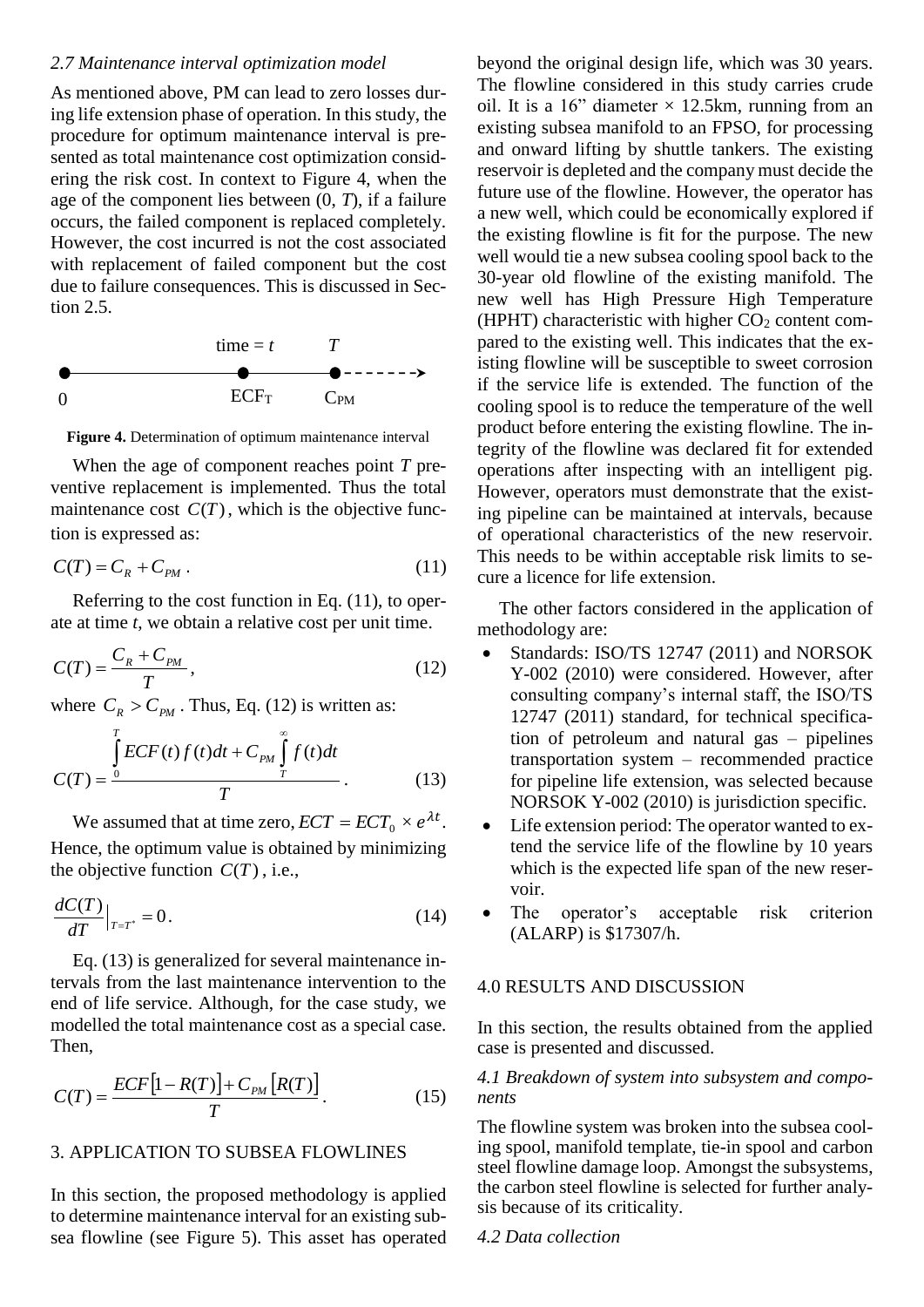

**Figure 5.** Schematic diagram of the flowline system

The data supporting the framework was obtained from historic records of companies as well as available literature (e.g. Shafiee *et al*. 2016) and handbooks (e.g. OREDA, 2009). In case data is unavailable, several surveys and interviews with pipeline construction firms and inspection companies are conducted.

#### *4.3 Failure probability, economic consequences of failure and PM cost*

The Weibull distribution parameters for carbon steel flowline, the estimated ECF and  $C_{PM}$  are found in Table 1.

**Table 1.** Weibull and cost parameters for flowline

| Components | Failure<br>parameters |         | <b>ECF</b>             | $C_{PM}$               |
|------------|-----------------------|---------|------------------------|------------------------|
|            |                       |         |                        |                        |
|            | Shape                 | Scale   | $(\text{\$})/$ Million | $(\text{\$})/$ Million |
|            | $(\beta)$             | (n, hr) |                        |                        |
| Flowline   | 2.0                   | 350400  | 168.1                  | 33.7                   |
|            |                       |         |                        |                        |

The flowline's failure probability is calculated using the Weibull parameters in Table 1 and Eq. (6), defined in Section 2.4.1.1.

#### *4.4 Maintenance interval optimization*

From Figure 6, it can be deduced that the optimal maintenance interval is estimated to be 16,206h, where optimal risk cost is \$9018/h or lower. Therefore, any maintenance frequency more than 16,206h will be regarded as unacceptable. The failure rate of the flowline considers that the dent depth changes with time. Hence, the risk during life extension period of operation would also change with time. Furthermore, comparing the estimated risk cost to the ALARP based risk cost of operator, it is evident that this approach shows a significant saving to the operator. This can be invested in other projects.

#### 5.0 CONCLUSIONS

The offshore oil and gas industry regards life extension as the best option amongst various end of life management strategies. This enables companies to

achieve high availability and low cost of operation. The use of RBM methodology is the current trend for ensuring asset integrity in the offshore oil and gas industry. In this study a unique RBM model for estimating optimum maintenance interval for subsea facilities during life extension phase of operation is proposed. The proposed approach is different from existing RBM methodologies available in the literature. It considers both PM cost and total cost of failure to determine the optimal maintenance period, instead of assuming the ALARP criterion (Hameed and Khan, 2014).

A successful application of the proposed methodology requires estimation of the probability of failure and economic consequences of failure. The methodology has been applied to determine optimal maintenance interval for existing subsea facility operating in the life extension phase.



**Figure 6.** Optimal maintenance interval

The proposed methodology will help asset managers to optimize maintenance interval of subsea facilities during life extension period of operation. This